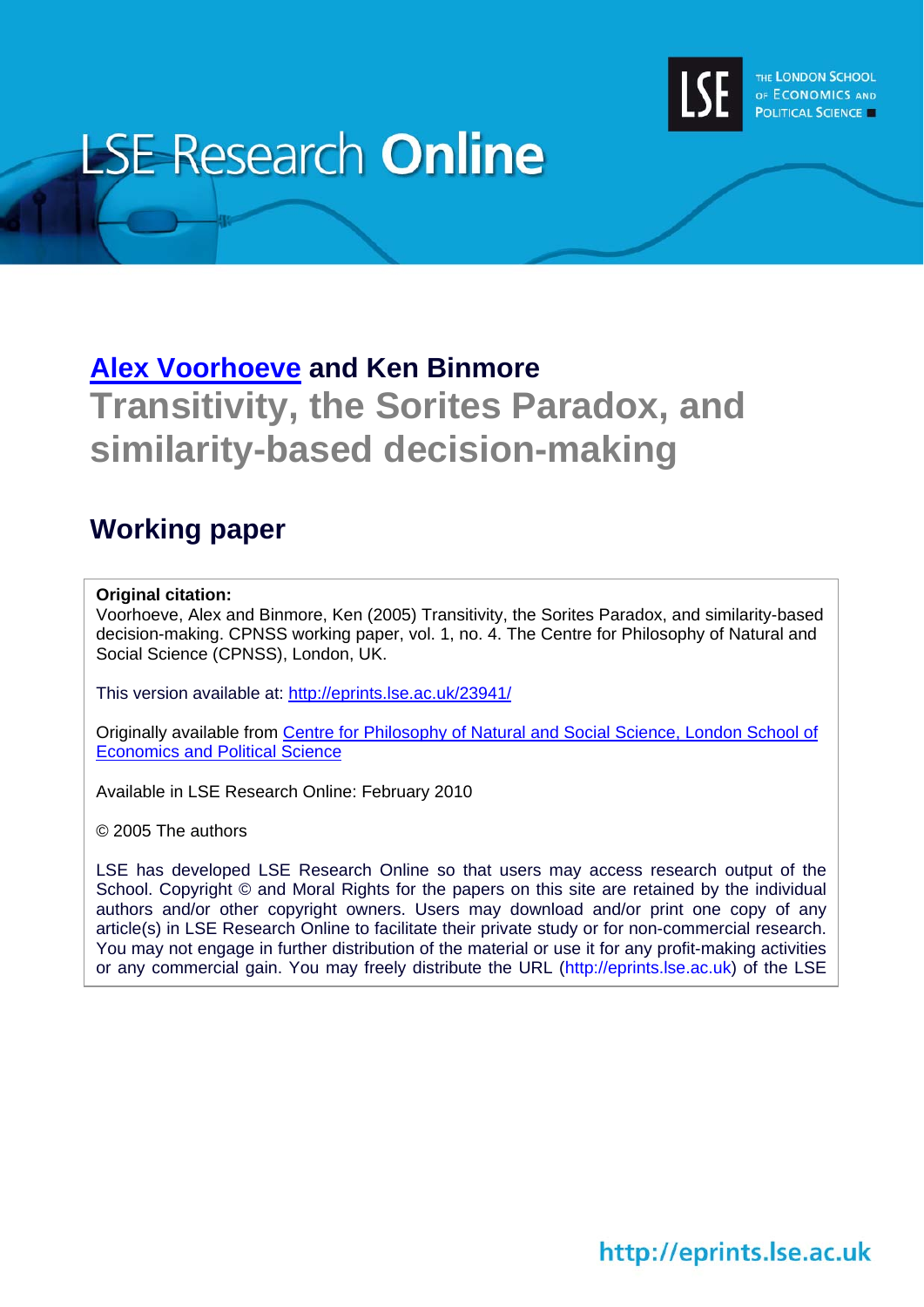## Transitivity, the Sorites Paradox, and Similarity-Based Decision-Making

Version of January 22, 2005.

| Alex Voorhoeve               | and | Ken Binmore               |
|------------------------------|-----|---------------------------|
| Department of Philosophy,    |     | Economics Department      |
| Logic, and Scientific Method |     | University College London |
| London School of Economics   |     | Gower Street              |
| Houghton Street              |     | London WC1E 6BT, UK       |
| London WC2A 2AE, UK          |     | k.binmore@ucl.ac.uk       |
| a.e.voorhoeve@lse.ac.uk      |     |                           |

Correspondence should be directed to Alex Voorhoeve

Word count (including footnotes and references): Approx. 5,000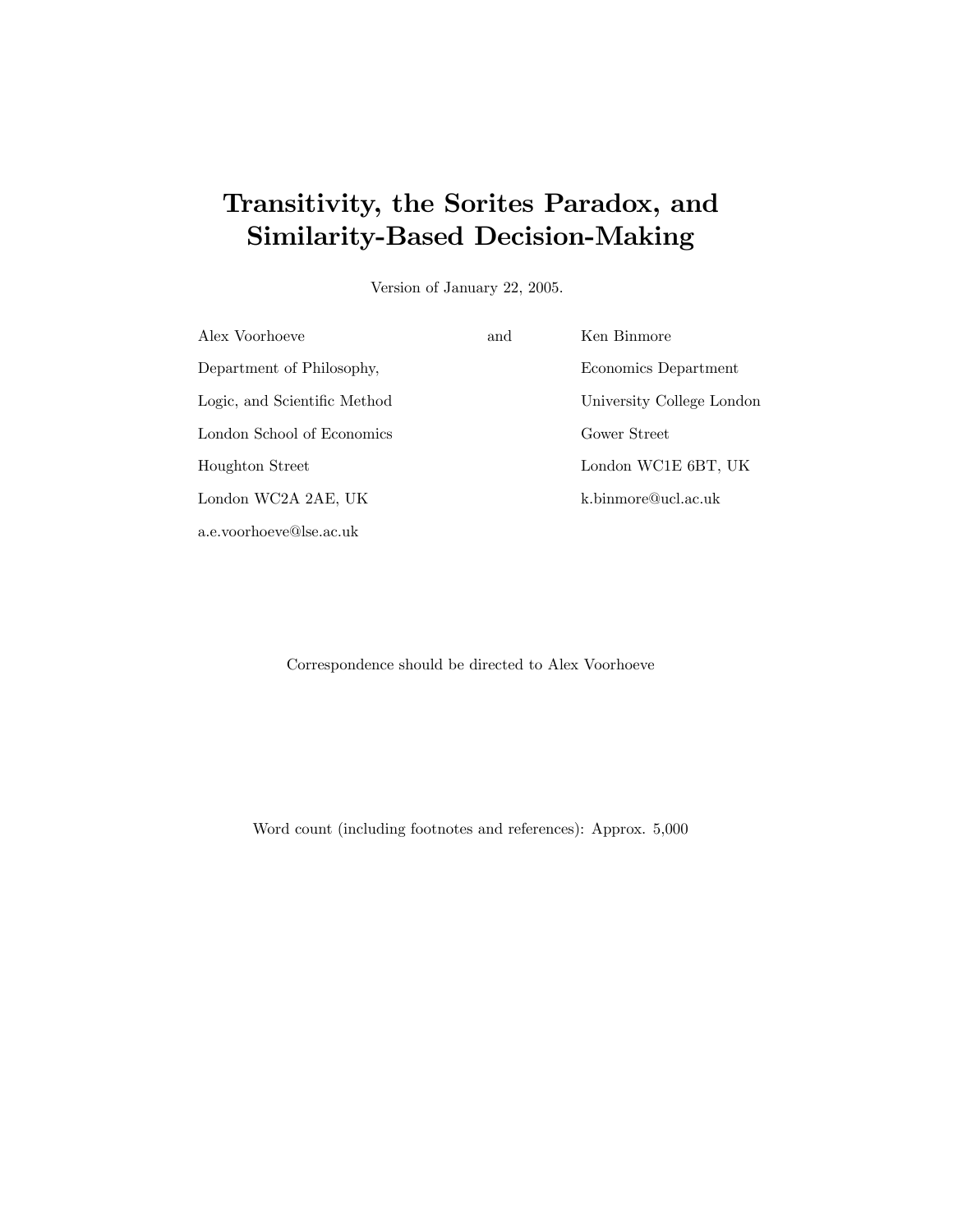## Transitivity, the Sorites Paradox, and Similarity-Based Decision-Making

Abstract: A persistent argument against the transitivity assumption of rational choice theory postulates a repeatable action that generates a significant benefit at the expense of a negligible cost. No matter how many times the action has been taken, it therefore seems reasonable for a decision-maker to take the action one more time. However, matters are so fixed that the costs of taking the action some large number of times outweigh the benefits. In taking the action some large number of times on the grounds that the benefits outweigh the costs every time, the decision-maker therefore reveals intransitive preferences, since once she has taken it this large number of times, she would prefer to return to the situation in which she had never taken the action at all.

We defend transitivity against two versions of this argument: one in which it is assumed that taking the action one more time never has any perceptible cost, and one in which it is assumed that the cost of taking the action, though (sometimes) perceptible, is so small as to be outweighed at every step by the significant benefit. We argue that the description of the choice situation in the first version involves a contradiction. We also argue that the reasoning used in the second version is a form of similarity-based decision-making. We argue that when the consequences of using similarity-based decision-making are brought to light, rational decision-makers revise their preferences. We also discuss one method that might be used in performing this revision.

### 1 Introduction

A persistent argument against the transitivity assumption of rational choice theory postulates a repeatable action that generates a significant benefit at the expense of a negligible cost. No matter how many times the action has been taken, it therefore seems reasonable for a decision-maker to take the action one more time. However, matters are so Öxed that the costs of taking the action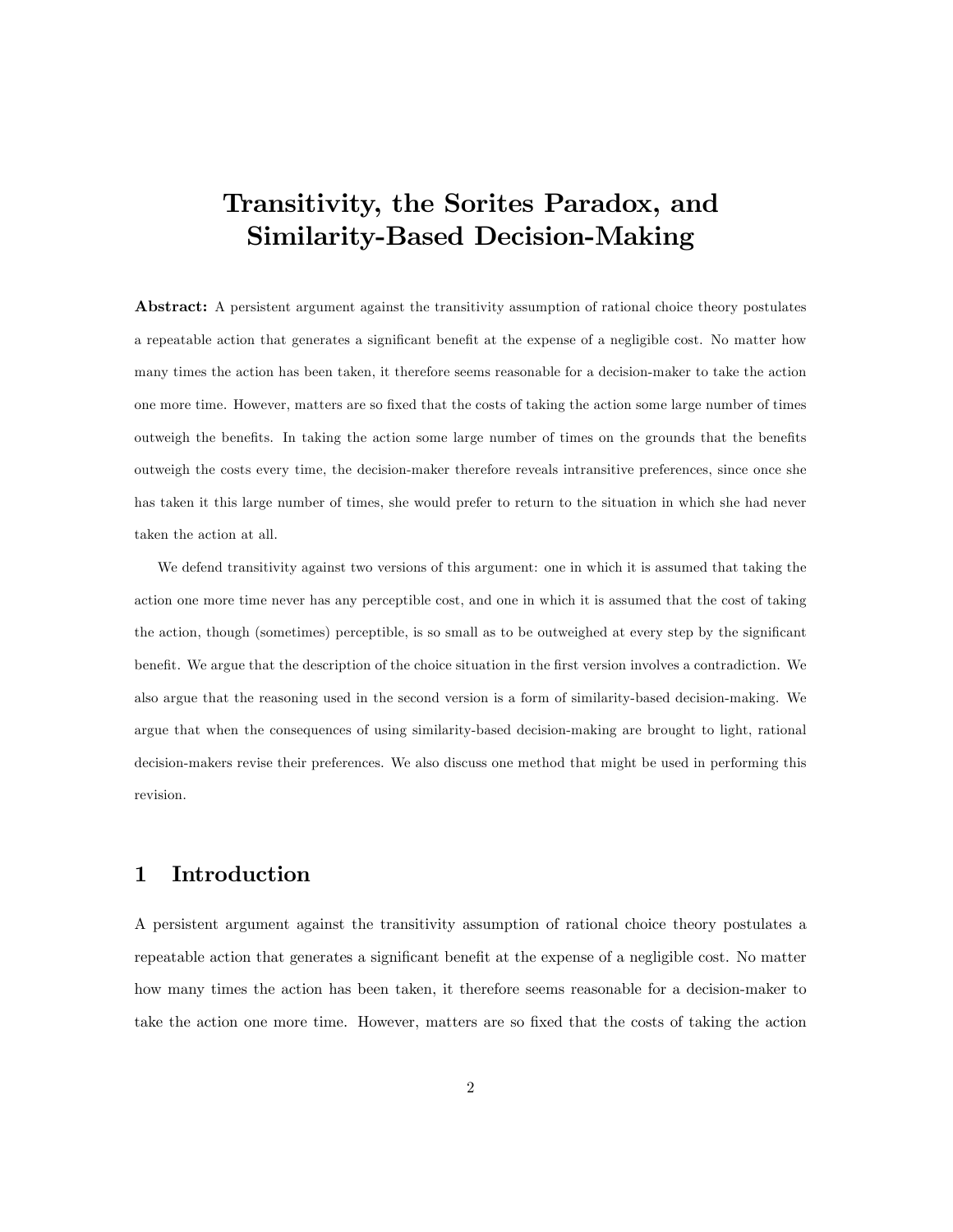some large number of times outweigh the benefits. In taking the action some large number of times on the grounds that the benefits outweigh the costs every time, the decision-maker therefore reveals intransitive preferences, since once she has taken it this large number of times, she would prefer to return to the situation in which she had never taken the action at all.

A defender of transitivity must insist that the decision-maker has made a mistake somewhere, and should therefore revise at least one of her pairwise preferences. This defender should ideally be able to help with this revision by locating the mistake in either the conception of the decision situation or in the process of evaluation that leads to the irrational pairwise preferences. If the mistake lies in the process of evaluation, then the defender should ideally be able to offer both an explanation of the mistake, and an alternative procedure by which it can be avoided.

In this paper, we try to do just this. In section 2, we discuss a version of the argument in which it is assumed that taking the action one more time never has any perceptible costs. Taking Warren Quinn's (1990) 'Paradox of the Self-Torturer' as an example, we argue that the description of the choice situation supposed in this version of the argument is mistaken.

In section 3, we turn to a version of the argument that assumes that the cost of taking the action, though (sometimes) perceptible, is so small as to be outweighed at every step by the significant benefit. This version of the argument is advanced by Erik Carlson (1996) in a revision of Quinn's paradox. We show that the reasoning used in this version of the argument is a form of similaritybased decision-making (see Tversky, 1969, 1977; Rubinstein, 1988, 2003). Real people certainly reason in this way. However, we argue that the preferences revealed by this form of decision-making are not fully considered. That is to say, when the consequences of using similarity-based decisionmaking in the cases under discussion are brought to light, rational decision-makers would revise their preferences. We also discuss one of many methods that might be used in performing this revision.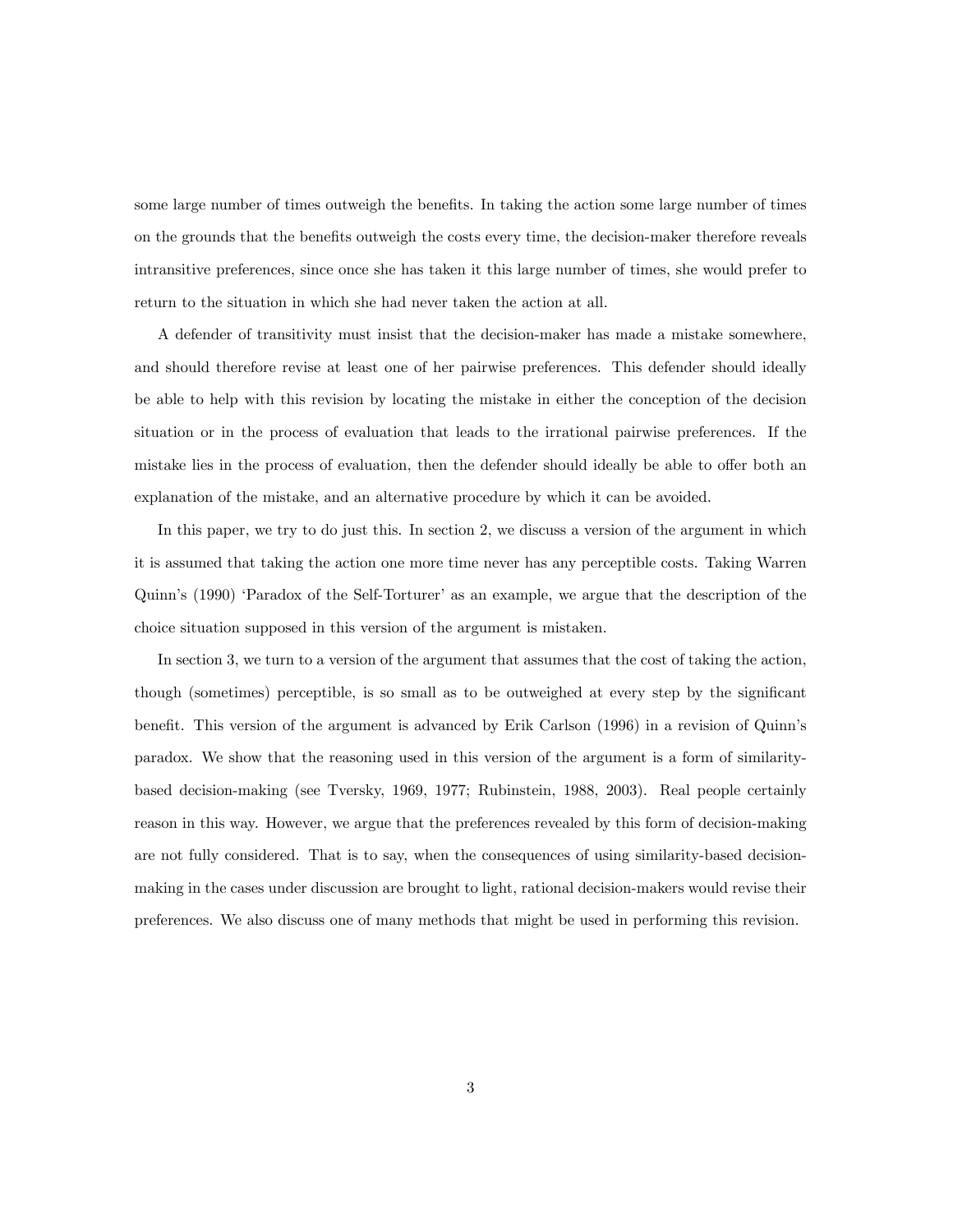#### 2 Imperceptible Differences and the Sorites Paradox

In Quinn's 'Paradox of the Self-Torturer', Alice is strapped to a conveniently portable machine that administers a continuous electric current, the strength of which depends on the position of a dial with 1,001 notches, numbered 0 to 1,000. Alice is first allowed as much time as she likes to experiment freely with the dial, administering shocks of various intensity to herself to find out how she reacts to different settings of the dial. Quinn postulates that the results of her experimentation are as follows: she can tell the difference between notches that are far enough apart, but finds that she "cannot feel any difference in comfort between adjacent settings", because "we have made the increments of current too small to make any difference in comfort." (1990, p. 79 and p. 81.) It is further assumed that the current has no effects on Alice's well-being other than the discomfort it causes.

After experimenting, Alice is offered the following deal. Starting with the dial at its lowest notch, she may advance the dial one notch once a week. Each time she advances the dial by one notch, she is paid \$10,000. But she can never reverse the process and return to an earlier notch. If she eventually finds the pain hard to bear, she must nevertheless continue to endure the discomfort for the rest of her life.

Quinn argues that at every notch, Alice appears to have a good reason to turn the dial, because she feels no worse by turning the dial, but reaps a substantial financial reward. But, so Quinn supposes, the result of turning the dial to its highest setting is that Alice must suffer a pain so excruciating she would be willing to return all the money she has earned to return the dial to its lowest setting. She thereby reveals that her considered preferences are intransitive. However, Quinn remarks, we cannot simply dismiss Alice's preferences as irrational because they are intransitive (1990, p. 80). For, so Quinn argues, given the description of the choice situation, it seems entirely natural and appropriate for her to have such preferences. Nonetheless, if she proceeds on the basis of her pairwise preferences between notches, as Quinn believes the standard theory of rational choice tells her she must, she ends up in a bad situation.

Quinn is wrong to suppose that if Alice had intransitive preferences in this case, a rational choice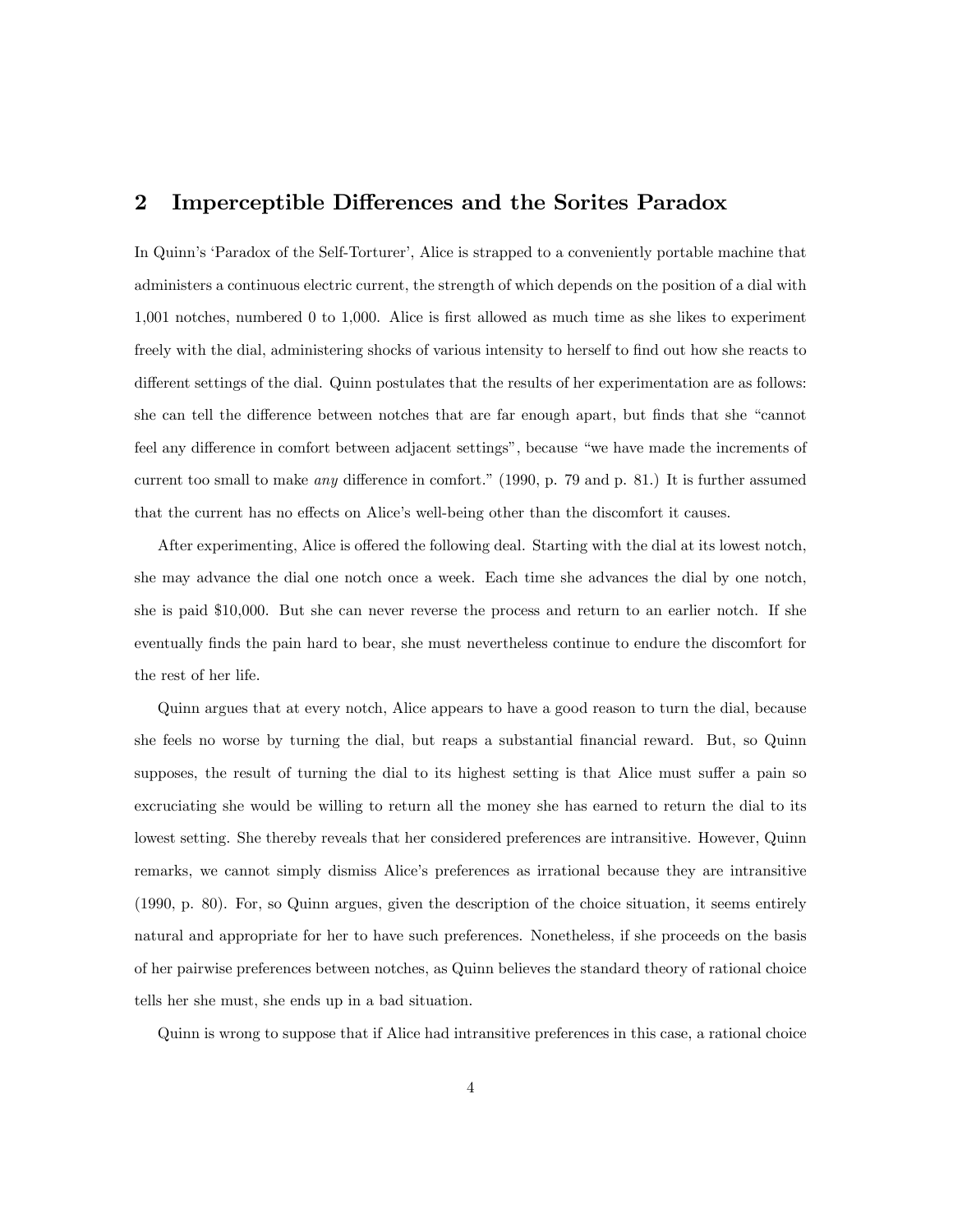theorist would tell her to advance the dial at each notch. Instead, since the standard theory considers intransitive preferences irrational, he would advise Alice to reconsider her preferences. Furthermore, we believe Quinn is mistaken to suppose that Alice will have intransitive preferences for the reason he offers.

To see why, imagine that during her period of experimentation, Alice asks herself how she feels at each notch and records her responses, using terms like 'no discomfort', 'just slightly uncomfortable, maybe', 'mild pain', 'great pain', etc. (see also Arntzenius and McCarthy, 1997). We will refer to these descriptions of discomfort as 'levels of discomfort'. If she repeatedly returns to the same notch, or just records her feelings at regular intervals while at the same notch, it is possible that on different occasions she will feel differently at the same notch, due to unknown or random processes in her nervous system. In this case, she will represent the information about 'how a notch feels' by a distribution over different levels of discomfort. We will say that two notches 'feel the same' or 'are indistinguishable to Alice when these recorded distributions are identical.

It is clear that on this understanding of 'feels the same as' or 'is indistinguishable from', it cannot be true that all adjacent notches feel the same when she runs through all notches in ascending order. For the assumption that Alice feels no discomfort at notch 0, together with the assumption that all adjacent notches feel the same, yields the conclusion that Alice feels no discomfort at notch 1, and so on for all notches until notch 1000. This contradicts the assumption that she is in excruciating pain at that notch. If Alice wishes to maintain the assumptions about the pain at notch 0 and notch 1000, she therefore cannot assume that as she runs through all notches in ascending order, advancing the dial by one notch will never make any difference in comfort.

This reasoning is independent of how small we make the increments in current. This means that for a sequence of this sort, we must reject the popular idea that there is a "least-noticeable difference": a magnitude of physical change so small that human beings always fail to detect a difference between situations in which a change smaller than this magnitude has and hasn't occurred. This idea was first concisely incorporated into a model of decision-making by Duncan Luce (1956), who argued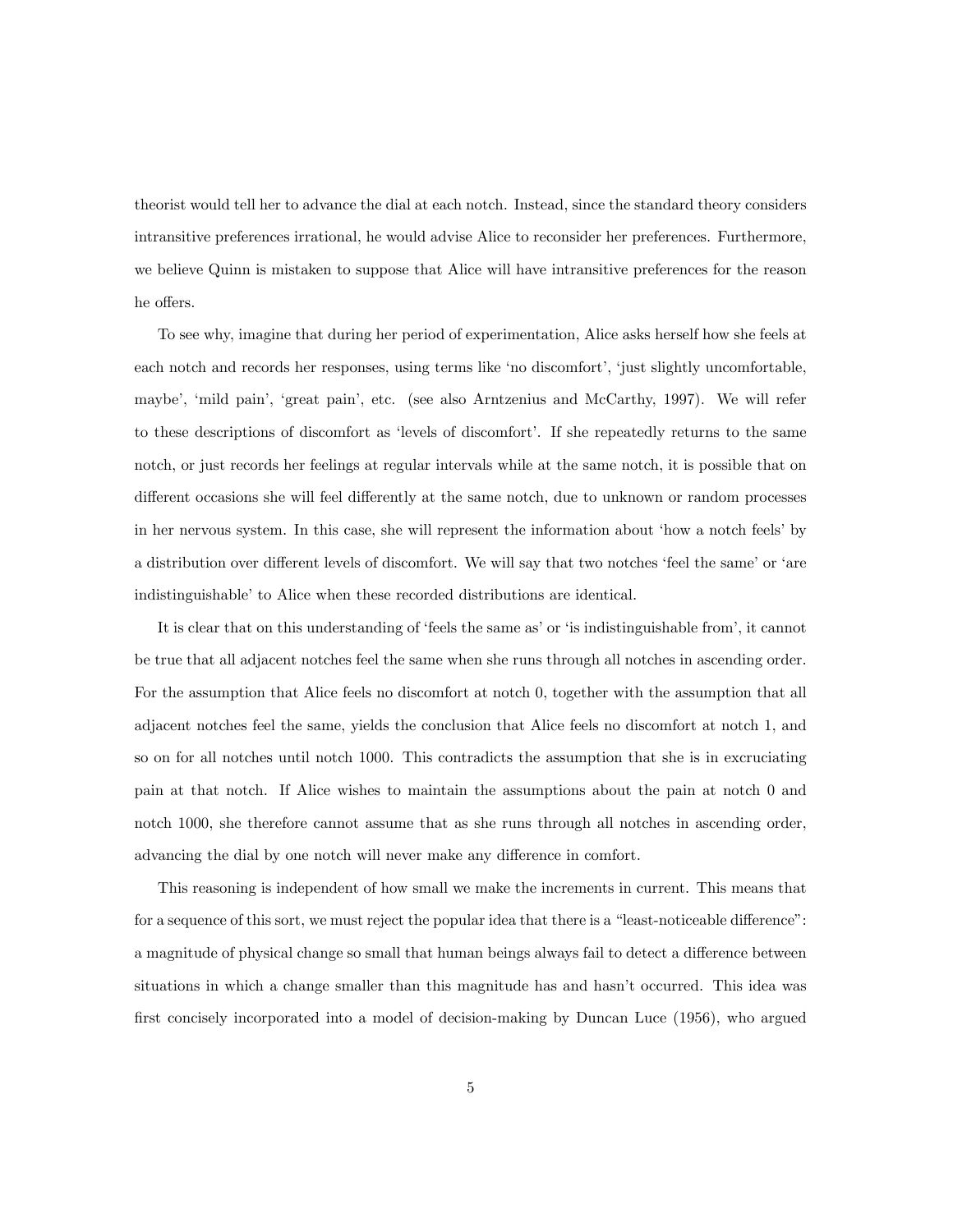that "the imperfect powers of discrimination of the human mind" meant that inequalities in physical states become recognizable only when they are of sufficient magnitude. However, contrary to what Luce seems to suggest, the fact that we must reject the existence of least-noticeable differences for a sequence of changes of the kind Alice faces when she runs through all notches in ascending order does not imply that we are attributing to Alice unlimited capacities of discrimination. For consider a device that registers charge only in whole kilovolts. If we hooked this device to a machine that administered a current of varying voltage, started with the dial at 0 and kept increasing the charge by small increments, then at some point the device will change from registering  $\dot{\theta}$  kilovolt to registering '1 kilovolt'. This implies that there are no just-noticeable differences in the sense under discussion for this device, even though its capacities of discrimination are limited.

Nonetheless, we can accommodate some kinds of indistinguishability that make use of the idea of just-noticeable differences in our description of Alice's situation, and perhaps this is what Luce had in mind. One is that Alice might find any two adjacent notches indistinguishable in isolation. By this, we mean that Alice only compares 'how it feels at notch  $n$  after having experienced notch  $n + 1'$  with 'how it feels at notch  $n + 1$  after having experienced notch n.' Two adjacent notches might be indistinguishable in this way because Alice's pain experience at a particular notch might (because of some neurophysiological process that we need not understand) depend on the current she was exposed to before. Thus, it might be the case that if the previous current is very different, she experiences the current at notch  $n$  in one way, but if it is similar (i.e. the difference between them is smaller than the just-noticeable difference), she experiences it in another way. To illustrate, suppose that if it directly follows notch  $0$ , Alice reports at notch 750 that she feels 'great pain' 51 percent of the time, and 'very great pain' 49 percent of the time. At notch 751, if it directly follows notch 0, Alice reports that she feels 'great pain' 49 percent of the time, and 'very great pain' 51 percent of the time. But if notch 750 follows notch 751, or notch 751 follows 750, she reports ëgreat pain' and 'very great pain' exactly half the time. If these assumptions hold, and if Alice confines her comparison of the two notches to the information generated by a sequence of '751 after 750' and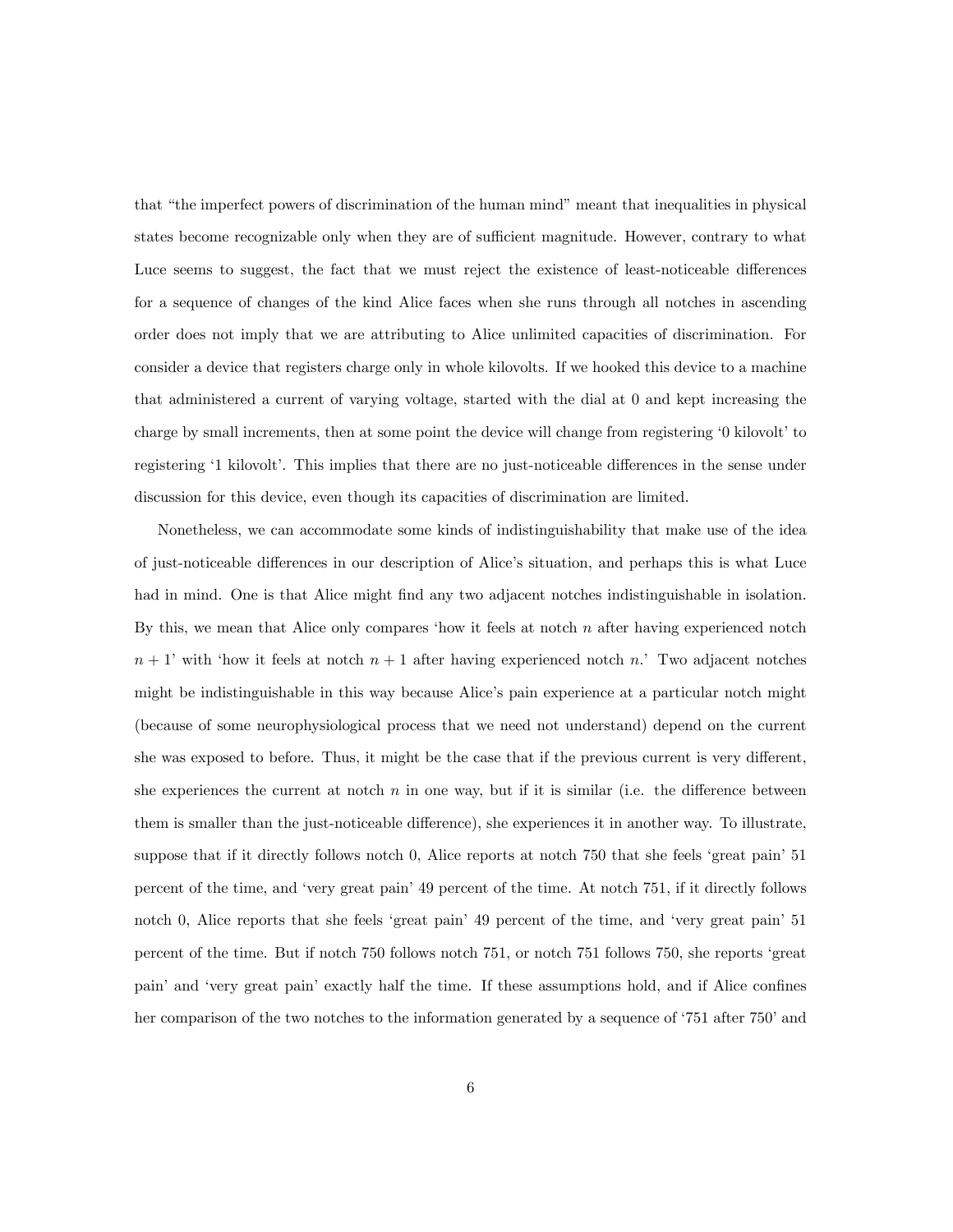ë750 after 751í, then these two notches will be indistinguishable to her in isolation.

We can also permit what one might call 'introspective indistinguishability'. Suppose Alice does not tabulate her experiences as we supposed, but instead relies only on her memory for the comparison of her experience at different notches. It is conceivable that when Alice is presented with two similar stimuli in succession, in her memory the first stimulus always becomes assimilated to the second, so that she finds them introspectively indistinguishable.

These forms of indistinguishability rely on contextual dependence of perception or inconstancy in our memory. In this, we follow some recent discussions of phenomenal sorites (see Graff 2001, Mills 2001, Regan 2000, and Raffman 1994). Some of the attraction of the idea of indistinguishability may simply lie in the fact that if the number of notches is far larger than the number of levels of discomfort that can be experienced over the same range of current, then Alice may well find that neighbouring notches often feel the same. However, we suggest that its attractiveness may also have something to do with a tendency to focus on isolated pairwise comparison, or introspective comparison when imagining Alice's case.

Both forms of indistinguishability are compatible with the fact that as she runs through the entire sequence of notches in ascending order from 0 to 1000, the probability of Alice experiencing a certain level of discomfort changes. For that notch 750 and 751 are indistinguishable in isolation does not mean that the probability that Alice will experience any given kind of discomfort remains unchanged when she moves from the distribution associated with 'notch 750 after notch 749' to the distribution associated with 'notch 751 after notch 750' by turning the dial from notch 750 (after notch 749) to notch 751. Nor would the fact that Alice's memory always deceives her into thinking she felt the same at notch 750 as she feels now at notch 751 entail that she always did feel the same.

With this in mind, we suggest Alice will interpret the data generated by her limited period of experimentation as follows. Alice will see each notch as characterized by a probability distribution over different levels of discomfort and by a monetary prize (see Arntzenius and McCarthy, 1997). This probability distribution will be her estimate of the probability that at any given time she will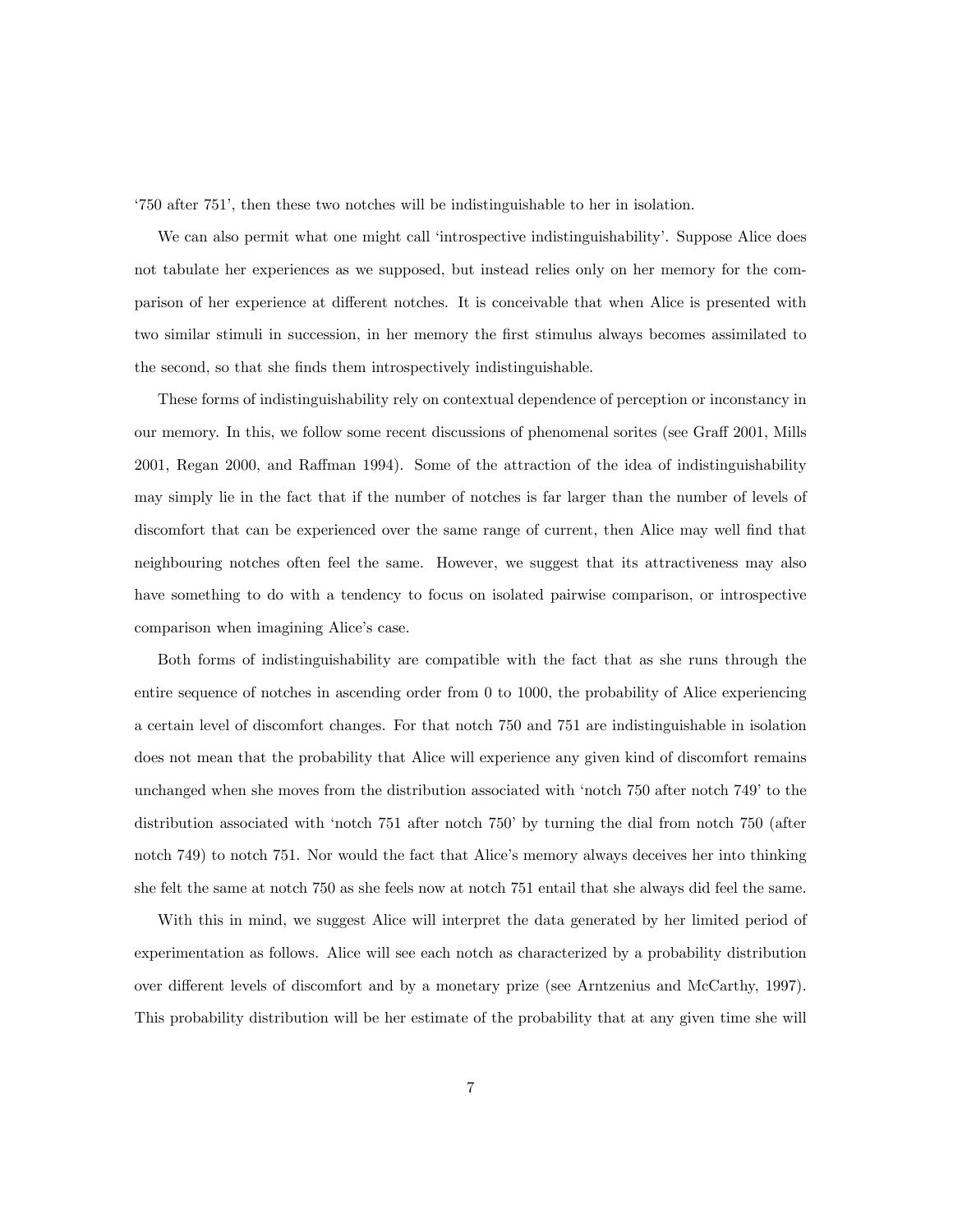|                                      | Notch 10  | Notch 11  |
|--------------------------------------|-----------|-----------|
| Money                                | \$100,000 | \$110,000 |
| Expected pain                        |           |           |
| Probability of level of discomfort 0 | 0.82      | 0.81      |
| Probability of level of discomfort 1 | 0.18      | 0.19      |

Table 1: A hypothetical representation of notches 10 and 11

experience a particular level of discomfort while at that notch, given the previous notch she was exposed to.

For example, suppose at notch 10 she will have \$100,000 and that the probabilities she attaches to being at level of discomfort  $0$  ('no discomfort') and  $1$  ('slight discomfort') at any given time are 0.82, and 0.18, respectively. At notch 11 she will have \$110,000, while the respective probabilities are 0.81 and 0.19 (see Table 1). (These probabilities can be made conditional on the previous notch Alice was exposed to. For simplicity, we leave this aside in what follows, but the probabilities we discuss for any notch  $n$  can be seen as conditional on experiencing that notch after being at notch  $n-1$ , so that they represent the probabilities that Alice faces when she goes through the notches in ascending order from 0 to 1000.) She will then determine her preference between notch 10 and notch 11 by asking herself whether, starting from the situation at notch 10, it is worth increasing the likelihood of being in state 1 at any point in time by 1 percent to get an extra \$10,000.

In sum, since the probability distribution over levels of pain must differ from its predecessor for at least one notch as Alice runs through notch  $0$  to  $1000$  in sequence, the 'imperceptible difference' argument collapses.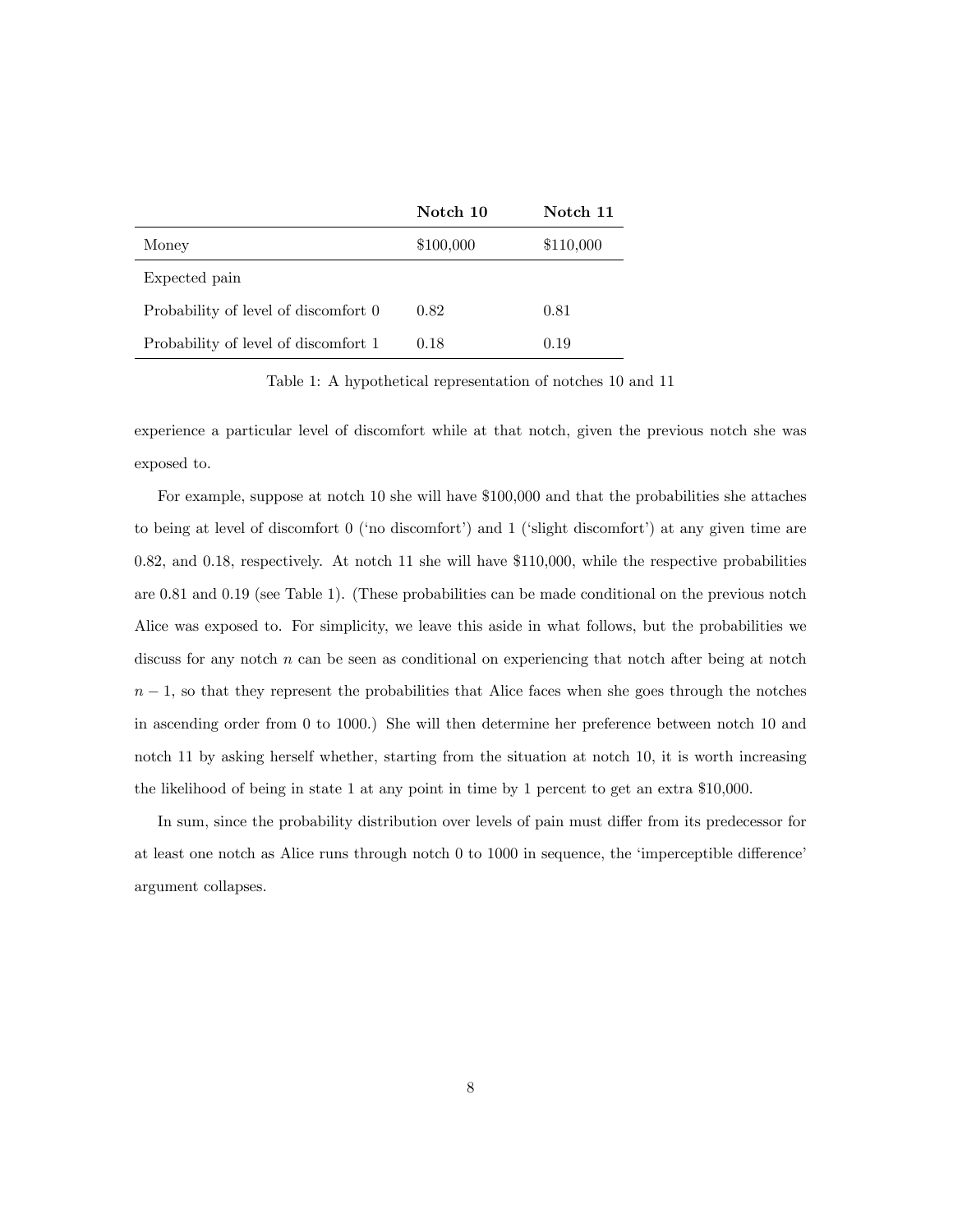## 3 Similarity-Based Decision-Making and a Revised Version of Quinn's Paradox

There is, however, a revised version of Quinn's paradox in which Alice is supposed to reason as follows: "Even if some adjacent settings are different in terms of expected discomfort, the increase in expected discomfort is at most only very slight. But having an extra \$10,000 is a great benefit. So I should increase the setting by one." (See Carlson, 1996; Arntzenius and McCarthy, 1997, p.  $138.$ <sup>1</sup> Nonetheless, the combined effect of all the increases in discomfort is assumed to outweigh the total amount of money to be gained.

The form of decision-making that Alice is applying in this case is what Amos Tversky (1969, 1977) and Ariel Rubinstein (1990, 2003) have called "similarity-based decision-making". Tversky and Rubinstein hypothesize that people use this form of decision-making to simplify their choice between multidimensional alternatives. Rubinstein's characterization of this form of decision-making is as follows. When deciding between multi-dimensional alternatives, say bundles of (expected) pain and money  $(p_i, m_i)$  and  $(p_j, m_j)$ , a decision-maker goes through the following three-stage procedure.

**Stage 1:** The decision-maker looks for dominance. If  $p_i < p_j$  and  $m_i > m_j$ , then bundle  $(p_i, m_i)$ is preferred over bundle  $(p_j, m_j)$ .

**Stage 2:** The decision-maker looks for similarities between  $p_i$  and  $p_j$  and between  $m_i$  and  $m_j$ . If she Önds similarity in one dimension only, she disregards this dimension, and determines her preference between the two pairs using only the dimension in which there is no similarity. For example, if  $p_i$  is similar to  $p_j$  but  $m_i$  is not similar to  $m_j$ , and  $m_j > m_i$ , then bundle  $(p_j, m_j)$  is preferred over bundle  $(p_i, m_i)$ .

**Stage 3:** If the first two stages were not decisive, the choice is made using a different criterion.

 $1$ Arntzenius and McCarthy believe Alice is mistaken to reason in this way, as do we. However, they do not offer our diagnosis of the kind of reasoning employed, nor do they discuss our proposed way in which Alice can revise her preferences.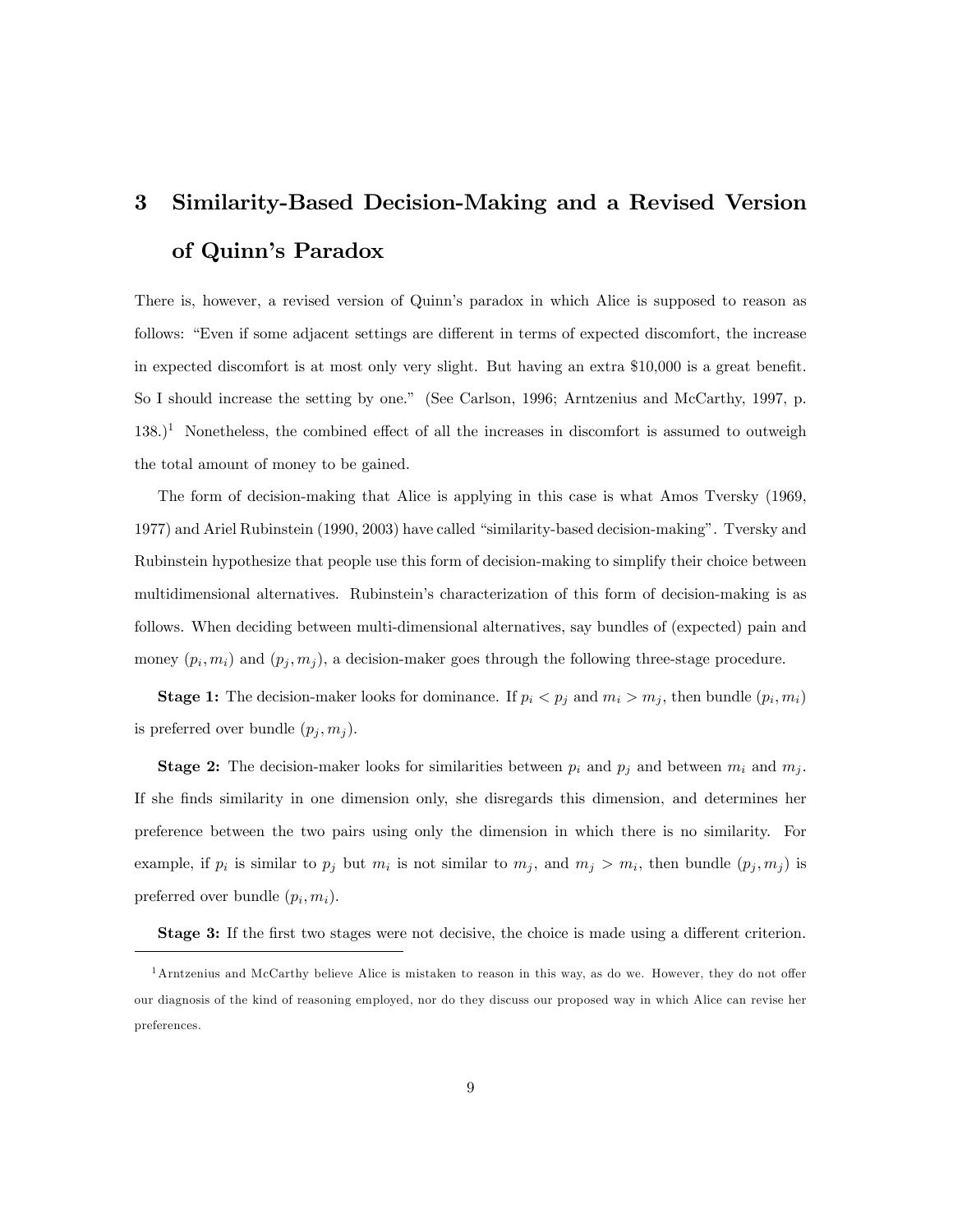Tversky and Rubinstein find evidence supporting the hypothesis that people make decisions in this way in a variety of experiments involving gambles (with probability and prizes as dimensions of the alternatives), the choice of applicants (where the dimensions were taken to be 'intellectual ability', ëemotional stabilityí and ësocial facilityí), and intertemporal tradeo§s (where the dimensions were time and money). They also demonstrate that this decision-making procedure can easily generate intransitive preference orderings.<sup>2</sup> Indeed, Tversky systematically managed to get subjects who used similarity-based decision-making to reveal intransitive preferences by presenting them with a sequence of pairwise choices between multi-dimensional alternatives, in which each member of the sequence differed very little from its predecessor along the first dimension, but differed significantly from its predecessor along at least one other dimension. The first dimension was chosen so as to be generally "more important" than the other dimensions, at least when the difference between alternatives along this dimension was significant. In choices between neighbouring pairs in the sequence, subjects made the non-similar dimension or dimensions decisive. However, in choices between the Örst and last members of the sequence, there were no similarities along any dimensions, and the difference between these alternatives along the first dimension became the decisive factor. In cases where subsequent members of the sequence got slightly better along the first dimension, but significantly worse along the other dimension or dimensions, this led to earlier members of the sequence being preferred to their neighbours in the sequence in pairwise comparison, but the last member of the sequence being preferred to the first, generating an intransitive ordering.

We can illustrate this pattern of choice by the following example, adapted from Tversky (1967, p. 32.) Consider a situation in which three alternatives,  $x, y$ , and  $z$ , vary along two dimensions, I and II, as depicted in Table 2.

<sup>2</sup>Rubinstein (1990) demonstrates that the use of similarity relations in decision making over two-dimensional alternatives may be consistent with a transitive ordering, but only under very restrictive conditions on the type of similarity relation used and on the criterion used in Step 3 of the procedure. Xavier Vilà (1998) strengthens this result by showing that any attempt to order alternatives of three or more dimensions using similarity relations will generate intransitivities.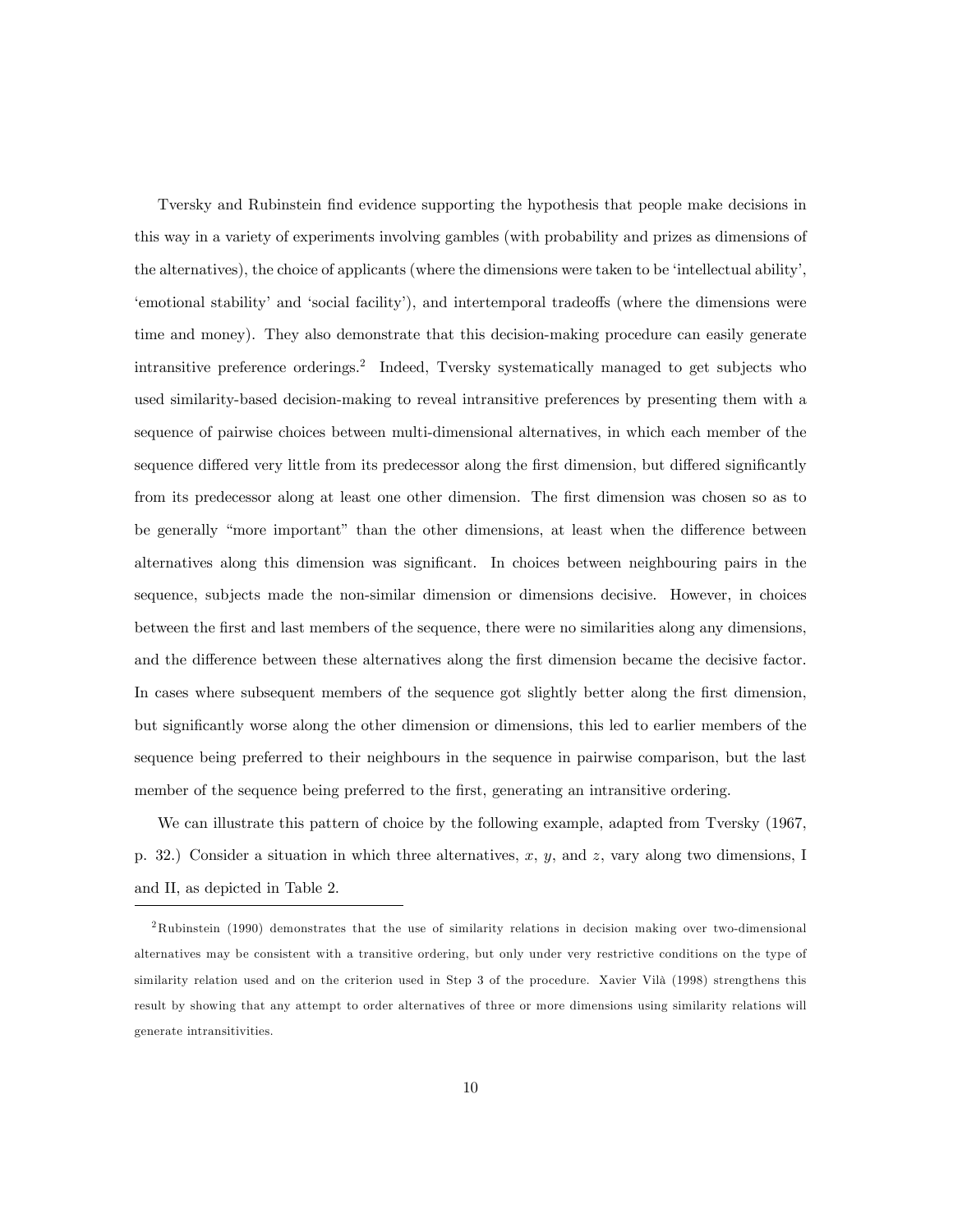| Dimensions |  |
|------------|--|
|            |  |

|                |                           |             | Н           |
|----------------|---------------------------|-------------|-------------|
|                | $\boldsymbol{x}$          | $2\epsilon$ | 6€          |
| Alternatives y |                           | $3\epsilon$ | 4ε          |
|                | $\widetilde{\mathcal{Z}}$ | $4\epsilon$ | $2\epsilon$ |

Table 2: A payoff matrix that can generate intransitive preferences

The alternatives might be job applicants varying in intelligence (I) and experience (II), where the entries are the candidates' scores on the corresponding dimensions. Suppose the subject uses the similarity-based procedure defined above to choose between each pair of alternatives, where two alternatives are judged to be similar along a dimension if the difference between the alternatives scores on that dimension is less or equal to  $\epsilon$ . Suppose further that stage 3 of this procedure is as follows: if the first two stages were not decisive, choose the alternative with the highest score on Dimension I. Since  $x$  and  $y$  and  $z$  are similar along the first dimension, the choice is made on the second dimension, and the subject chooses x over y and y over z. But since there is no similarity between x and z, the subject moves to stage 3 to decide between them and chooses z over x, revealing an intransitive chain of preferences.

It is easy to see how Alice's reasoning in the revised version of Quinn's paradox fits this procedure. In comparing two adjacent notches, Alice is hypothesized to always regard the expected pain as ësimilarí, and the money as ënot similarí. (For example, in the hypothetical case described in Table 1, Alice would regard the pain represented by the probabilities (82; 18) and (81; 19) over pain levels  $(0; 1)$  as similar, and the amounts \$100,000 and \$110,000 as dissimilar.)<sup>3</sup> In accordance with

 $3$ As the amount of money Alice has won increases, \$10,000 may cease to be a significant difference. That is, when Alice is comparing notches 990 and 991, she is comparing prizes of \$9,900,000 and \$9,910,000. These may also seem similar, if Alice (sometimes) employs a ratio-similarity relation, rather than an absolute difference similarity relation. (For discussion of these types of similarity relations, see Rubinstein, 1990.) This could be remedied by changing the example so that Alice gets more money for turning the dial at higher notches.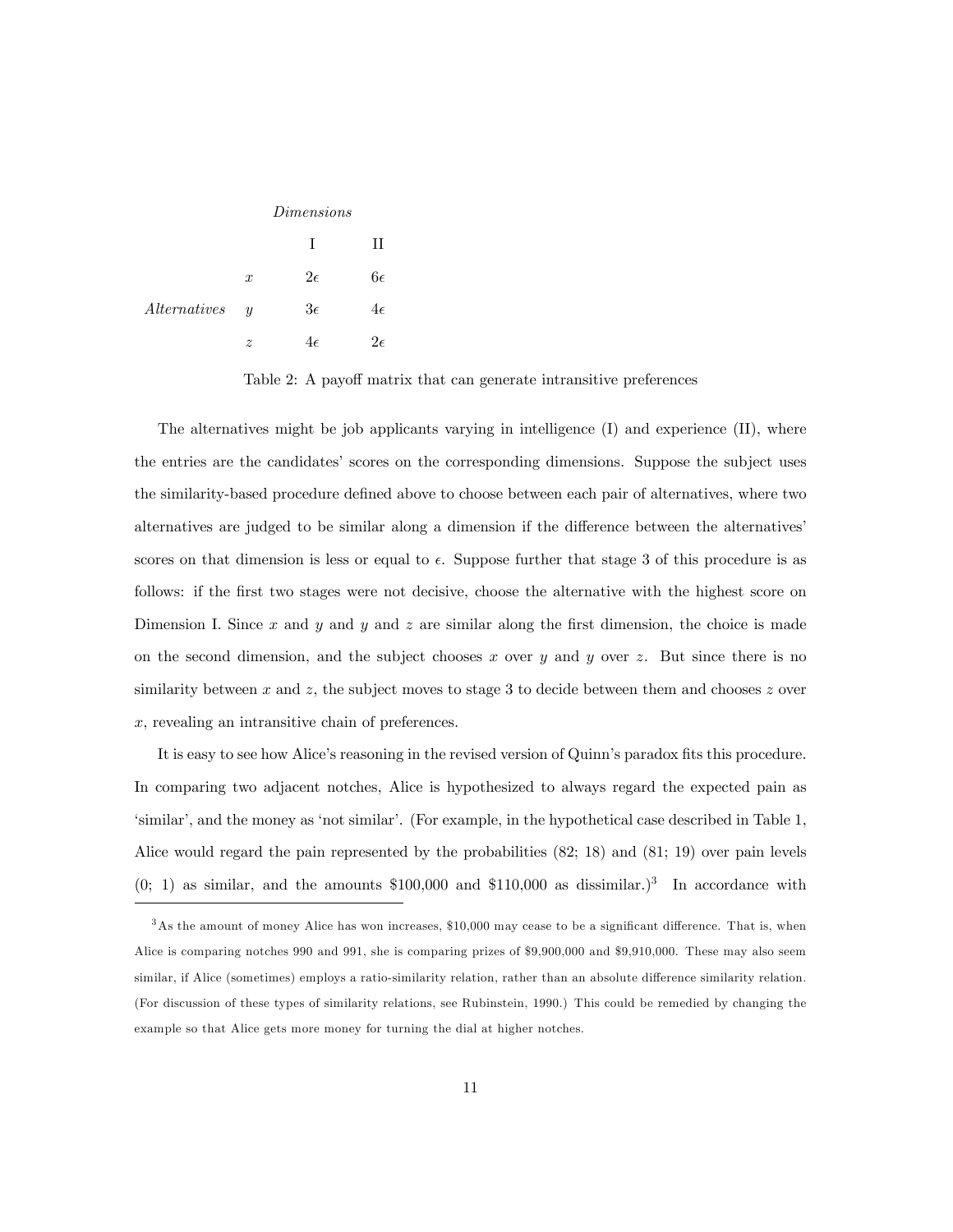stage 2 of the procedure, she opts for the latter of the two notches. However, the expected pain, which is systematically disregarded in pairwise comparisons between adjacent notches, emerges as a significant and decisive factor when the first and last notches are compared with each other.

What are we to make of the intransitivities so generated? Is this behaviour necessarily irrational? Similarity-based decision-making yields an orderly and recognizable way of decision-making. It also simplifies decision-making in several ways. Firstly, it focuses on differences rather than absolute values. This makes it compatible with what has been called a basic principle of perception and judgement: we are better attuned to the evaluation of changes or differences than to the evaluation of absolute magnitudes (Kahneman and Tversky, 1979). Second, if one alternative is slightly better than another along all relevant dimensions, it will be immediately apparent in intradimensional comparison and the choice will be easy. By contrast, if the alternatives are first evaluated independently as a whole, this dominance relation might be obscured, and the decision would in any case be made only after the possibly complex 'total evaluation' of the alternatives (Tversky,  $1967$ , p. 42). Finally, by placing intradimensional evaluation (in stage 1 and stage 2) before the possible use of interdimensional evaluation (in stage 3), the procedure makes use of the fact that intradimensional evaluation is simpler, because the compared quantities are expressed in the same units (Tversky, 1967, p. 43). For example, when Alice applies the procedure to the comparison of adjacent notches, if she judges the expected pain at neighbouring notches to be similar, and the money at neighbouring notches to be dissimilar, she never really has to ask herself whether \$10,000 is worth the possible extra discomfort. She simply compares pain with pain, and money with money. The procedure's prevalence can therefore be explained by its saving on decision-making costs and by the fact that people do not know that it may lead to violations of transitivity, because most environments in which it is applied are not designed to take advantage of its weaknesses. Similarity-based decision-making cannot, therefore, be dismissed out of hand as irrational in all decision-making environments.

Nonetheless, in environments that are designed to take advantage of the procedure's tendency to generate intransitive preferences, like Alice's imagined situation, it is a mistake to employ it so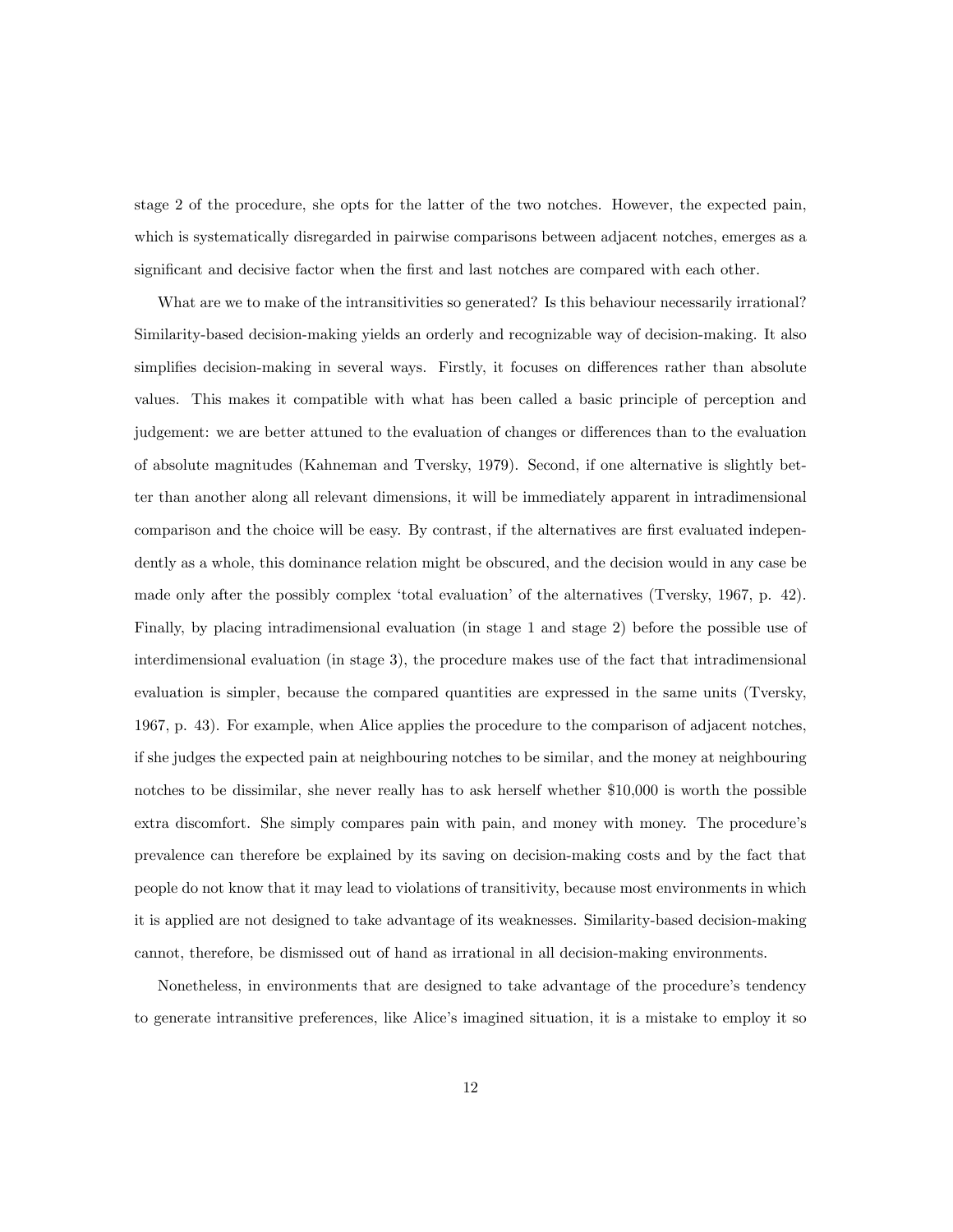long as an alternative method which yields reliable, transitive orderings is available, and the costs of employing this method are not prohibitive. Alice has good reason to regard her initial ordering as mistaken, since in addition to the familiar problems that intransitive orderings generate, she will end up badly by adhering to it. And she has another reason to regard her initial ordering with suspicion: it will not be stable across different descriptions of the same decision problem. (This means she will violate what Kahneman and Tversky (1984) call "the principle of invariance".) For imagine that the decision problem is presented to her as follows. She is asked to consider for each notch  $n$  how much she would need to receive (or be willing to pay) while at notch  $0$  to render her indifferent between being at notch  $n$  (with its concomitant probability distribution over levels of pain and its sum of money) and being at notch 0. To prevent the use of similarity-based reasoning, she is asked to perform this evaluation in an order that ensures that each notch she is comparing to her 'baseline' of notch 0 is sufficiently different from the previous notch she compared to notch 0. A notch  $n$  is then better than another notch  $k$  if Alice would need to receive more (or pay less) while at notch 0 to render her indifferent between staying at notch 0 and switching to notch n than she would need to render her indifferent between staying at notch  $0$  and switching to notch k. For example, suppose that Alice would have to receive \$60,000 to make her indifferent between staying at notch 0 and moving to notch 11, at which she receives \$110,000 and faces a probability of experiencing no discomfort of 0.81 and of 'slight discomfort' of 0.19. Suppose further that she would be willing to pay at most \$50,000 to stay at notch 0 rather than move to notch 749, at which she receives  $$7,490,000$  and has a probability of being in 'great pain' of 0.51 and of being in 'very great pain' of 0.49. Then notch 11 is better than notch 749. The best notch is the notch for which she would need to receive the highest amount to render her indifferent between staying at notch  $0$  and switching to that notch.<sup>4</sup> Since this method assigns a numerical value to each notch and hence necessarily

<sup>&</sup>lt;sup>4</sup>This procedure will not work for notches close to notch 0. Should she have any reason to think any of these notches might be the best notch, then Alice should compare the notches close to notch 0 and any other candidates for ëbest notchíwith a notch su¢ ciently far removed from all of them. She should then determine how much she would need to receive to render her indifferent between staying at that notch and moving to each of the candidate notches.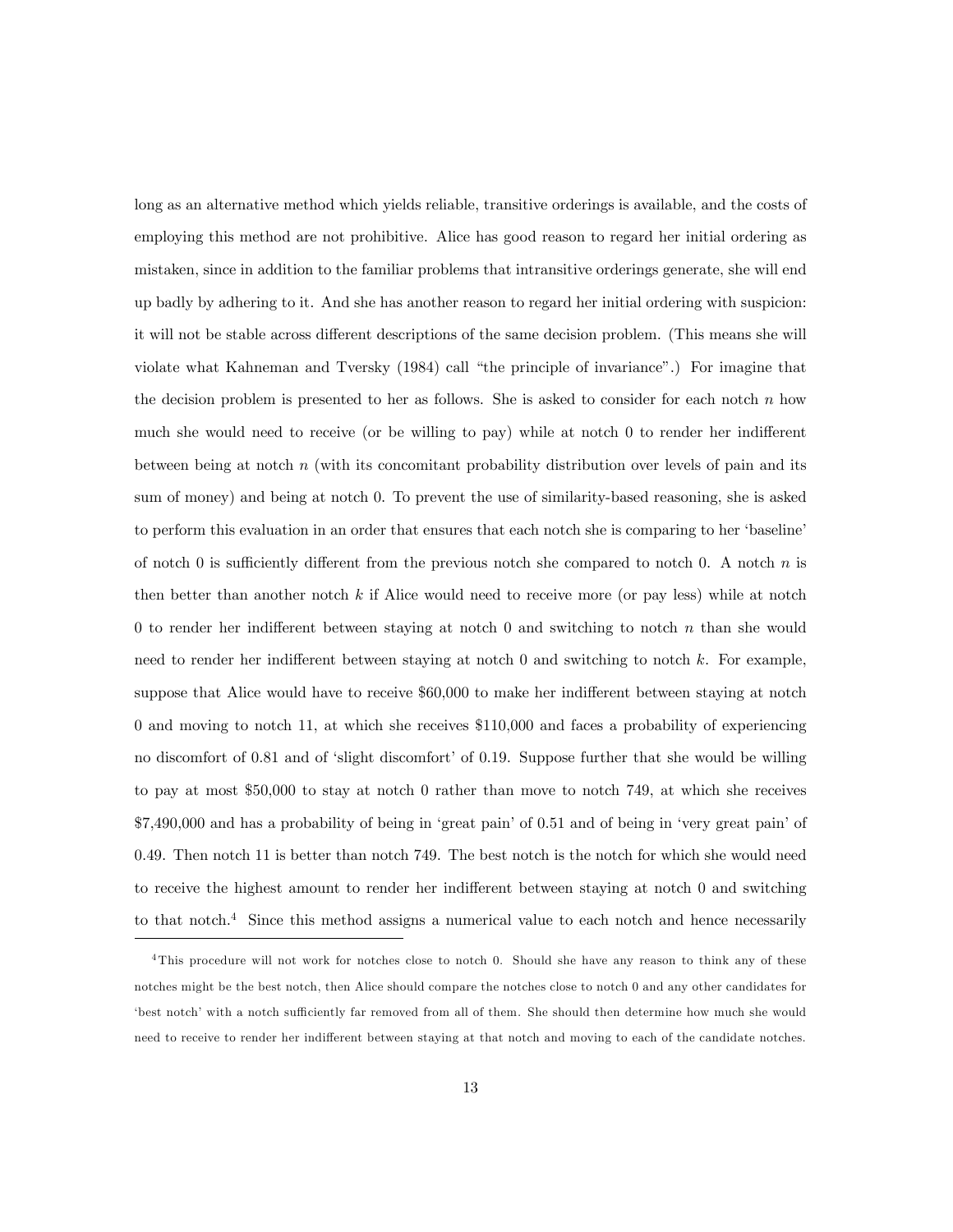respects transitivity, the ordering that results will be different from Alice's initial ordering.

It will therefore be clear to Alice that her initial pairwise preferences are mistaken. People generally share this view: when Tversky's experimental subjects were told that they had revealed intransitive preferences, they typically saw themselves as "having made a mistake somewhere" (Tversky, 1967, p. 40). It may not be clear to them, however, where they made the mistake or how to correct it. When presented with the same sequence of pairwise choices a second time, in full knowledge of the fact that their initial choices generated an intransitive ordering, they might still feel drawn to choose in the same way. What is someone to do who accepts the normative force of the principle of transitivity and the principle of invariance but who is also drawn to using similarity-based decision-making?

We suggest that such a person should regard her pairwise preferences from the initial choice situation as an artifact of the arrangement of the alternatives, which led her to systematically undervalue an important aspect of the alternatives. Instead, she should determine her preferences by a reliable method that bypasses stage 2 of the procedure. One possible method of this kind would be the one just outlined. Alice could test the reliability of the ordering elicited by this method by checking whether it agrees with her decisions in other presentations of the same decision problem (excluding, of course, presentations that would tempt her to employ similarity-based reasoning). For example, she could check whether it agrees with her pairwise preferences in a direct choice between notches that are far enough apart. Thus, to confirm the preference for notch 11 over notch 749 that she found by the indirect method of asking how much she would need to receive (or pay) while at notch  $0$  to render her indifferent between each of these notches and notch  $0$ , she could ask herself whether she would prefer notch 11 to notch 749 in a direct comparison.<sup>5</sup> She could also check whether she would arrive at the same preference ordering no matter which notch she used as

<sup>5</sup>Empirical evidence indicates that the preferences expressed between pairs that are far enough apart will be transitive. (See Tversky, 1967, pp. 36-37.) Though this doesnít imply that the direct pairwise comparison of notches that are far enough apart will yield the same ordering as our suggested method, it ensures that it is at least not a foregone conclusion that the two will conflict.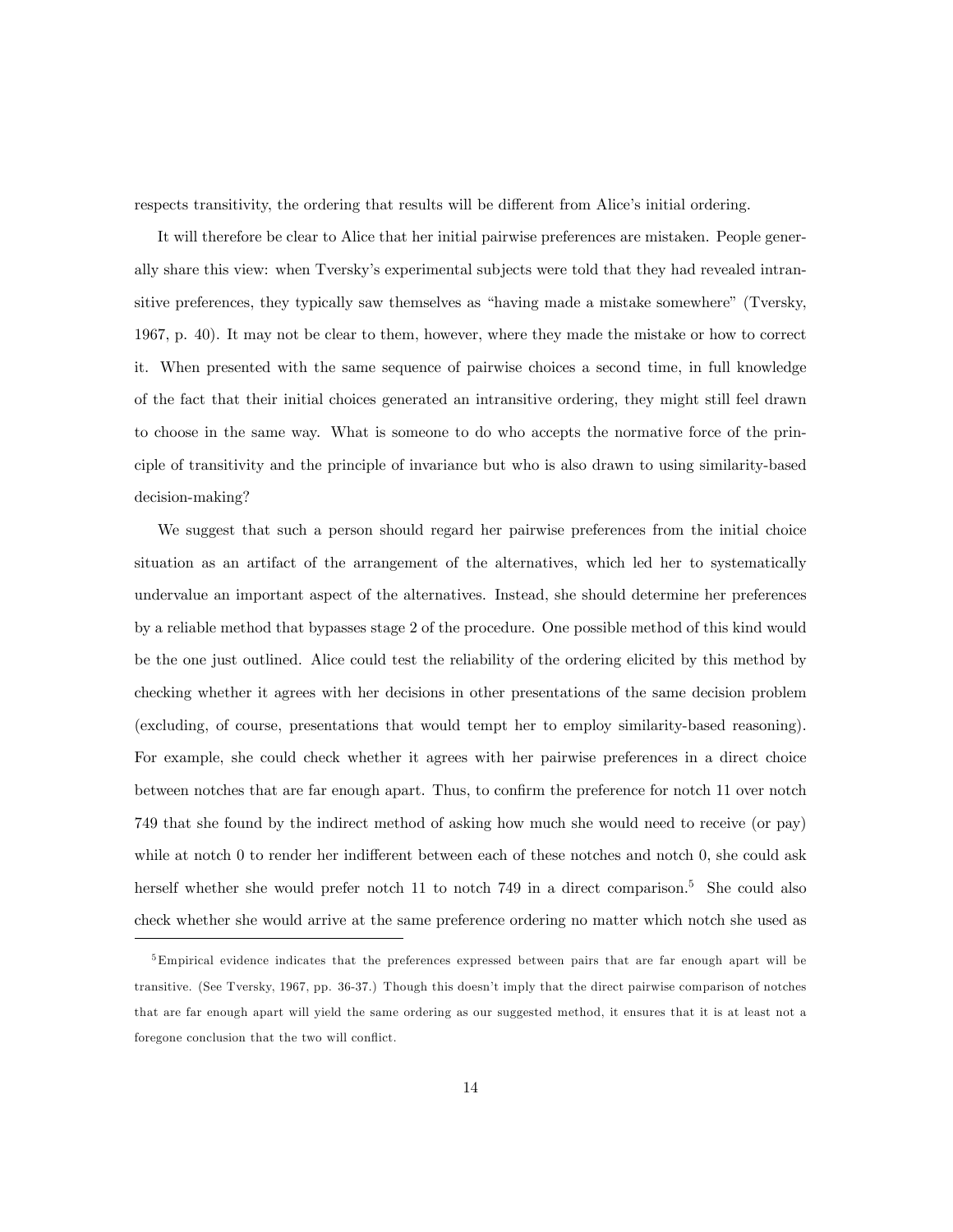a baseline.<sup>6</sup> To illustrate, Alice's preference for notch 11 over notch 749 with notch 0 as the baseline would be consistent with the preferences she revealed using notch 1000 as a baseline if she would be indifferent between, say, getting another  $$2,000,000$  on top of her  $$10,000,000$  while at notch 1000 and moving to notch 11, while she would also be indifferent between, say, getting another \$500,000 on top of her \$10,000,000 while at notch 1000 and moving to notch 749. Notch 11 would then be better than notch 749 when judged from a baseline of notch 1000, just as it was when judged from a baseline of notch 0.

It may well be that her choices in some of these different presentations of the same decision problem will differ. Should there be such inconsistencies, then Alice should return to those judgement that differed between different presentations and ask herself which of these judgments she trusts more. This may involve inquiring into the process of evaluation she is employing under each presentation, and asking whether it is a process that she thinks is dependable. Sometimes she will come to regard the ordering resulting from a particular presentation as undependable, as we have proposed she should do with the ordering elicited by the initial presentation of the decision situation. By a process of jockeying–making judgments under different presentations, checking their consistency, questioning inconsistent judgments and their grounds, discarding orderings resulting from undependable presentations and methods of evaluation in some cases, revising her judgments in others, again checking their consistency, etc.—she should ultimately arrive at an ordering that is consistent across different (non-misleading) presentations and that respects transitivity.<sup>7</sup>

 $6$ Keeping in mind the caveat about notches close to the baseline mentioned in note 4.

<sup>&</sup>lt;sup>7</sup>An example of this process is Leonard Savage's (1972, pp. 101-04) response to a case proposed by Maurice Allais (1953). Allais elicited Savageís on the spot preferences in two decision situations each involving two gambles, and showed that his choices in these situations, taken together, contradicted the postulates of Savage's theory. Though he confessed that he was still intuitively attracted to his initial preferences, Savage revised his preferences by considering a different presentation of the same decision situations which he regarded as superior to the first. He saw this procedure as correcting an error in his initial preferences. See also the description of the process of "jockeying" to arrive at consistent prior subjective estimates of probability distributions in Luce and Raiffa (1957, pp. 299-302).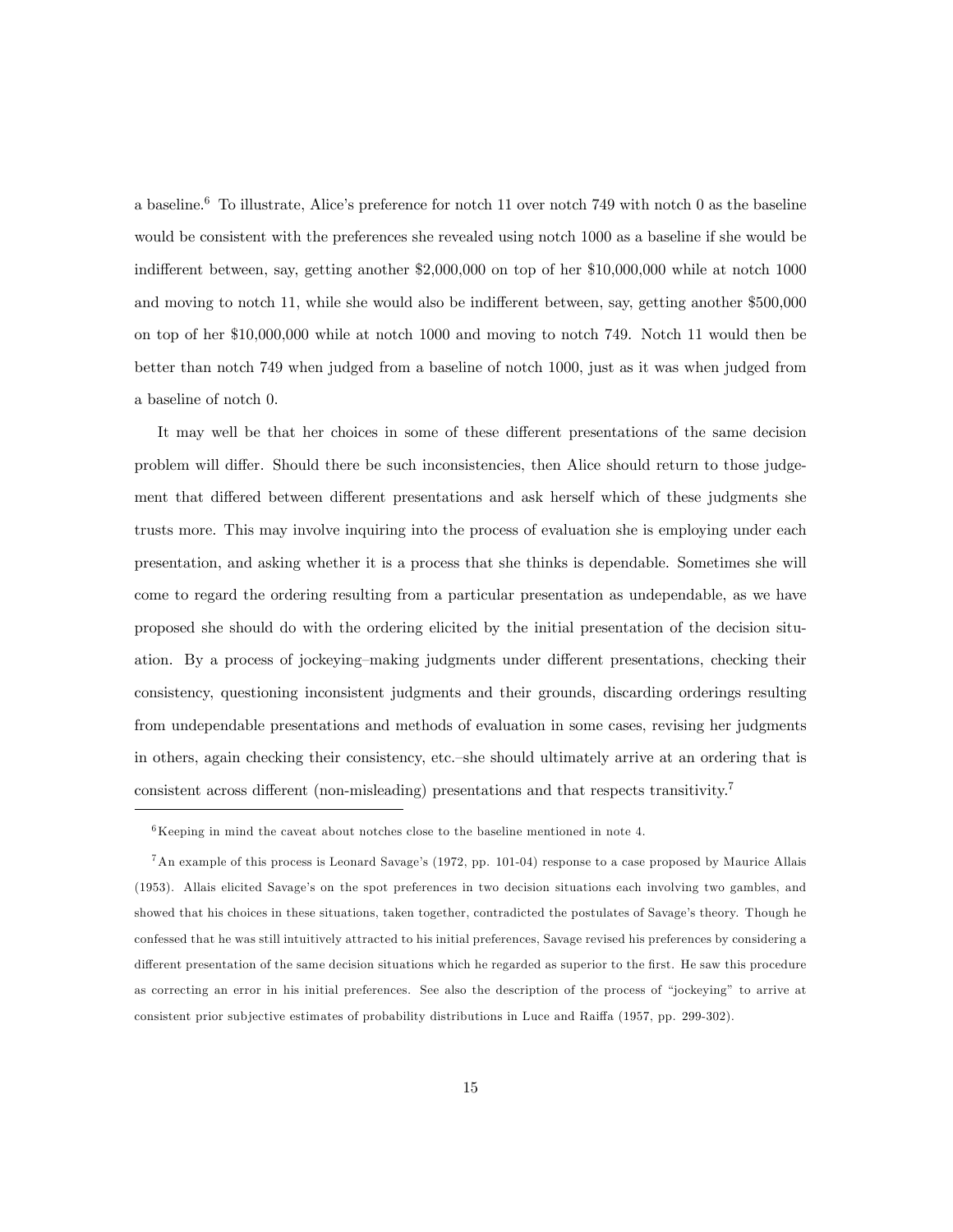### Acknowledgements

We thank Luc Bovens, John Broome, Erik Carlson, Marco Mariotti, Michael Otsuka, Wlodek Rabinowicz, Stuart Rachels and Ariel Rubinstein for helpful comments. This paper was presented at the London University Graduate Conference in January 2004 and to the LSE Choice Group in March 2004. We thank those present at these meetings for their comments. Alex Voorhoeve's work on this article was supported by the Analysis Trust.

#### References

Allais, M.: 1953, ëLe comportement de líhomme rationnel devant le risque: Critique des postulats et axioms de l'école Americaine, Econometrica 21: 503-46.

Arntzenius, F. and D. McCarthy: 1997, 'Self Torture and Group Beneficence,' Erkenntnis 47: 129-44.

Carlson, E.: 1996, 'Cyclical Preferences and Rational Choice,' Theoria, 62: 144-60.

Graff, D.: 2001, 'Phenomenal Continua and the Sorites,' Mind 110: 905-35.

Kahneman, D. and A. Tversky: 1979, 'Prospect Theory,' Econometrica 47: 263-91.

Kahneman, D. and A. Tversky: 1984, 'Choices, Values, and Frames,' American Psychologist 39: 341-50.

Luce, D.: 1956, 'Semiorders and a Theory of Utility Discrimination,' Econometrica 24: 178-91.

Luce, D. and H. Raiffa: 1957, *Games and Decisions*, John Wiley, New York.

Mills, E.: 2001, 'Fallibility and the Phenomenal Sorites,'  $N \sigma \hat{u} s$  36: 384-407.

Quinn, W.: 1990, 'The Paradox of the Self-Torturer,' Philosophical Studies 59: 79-90.

Raffman, D.: 1994, 'Vagueness Without Paradox,' Philosophical Review 103: 41-74.

Regan, D.: 2000, 'Perceiving Imperceptible Harms: With Other Thoughts on Transitivity, Cumulative Effects, and Consequentialism,' in M. Almeida, (ed.), *Imperceptible Harms and Benefits*, Kluwer Academic Publishers, Dordrecht, pp. 49-73.